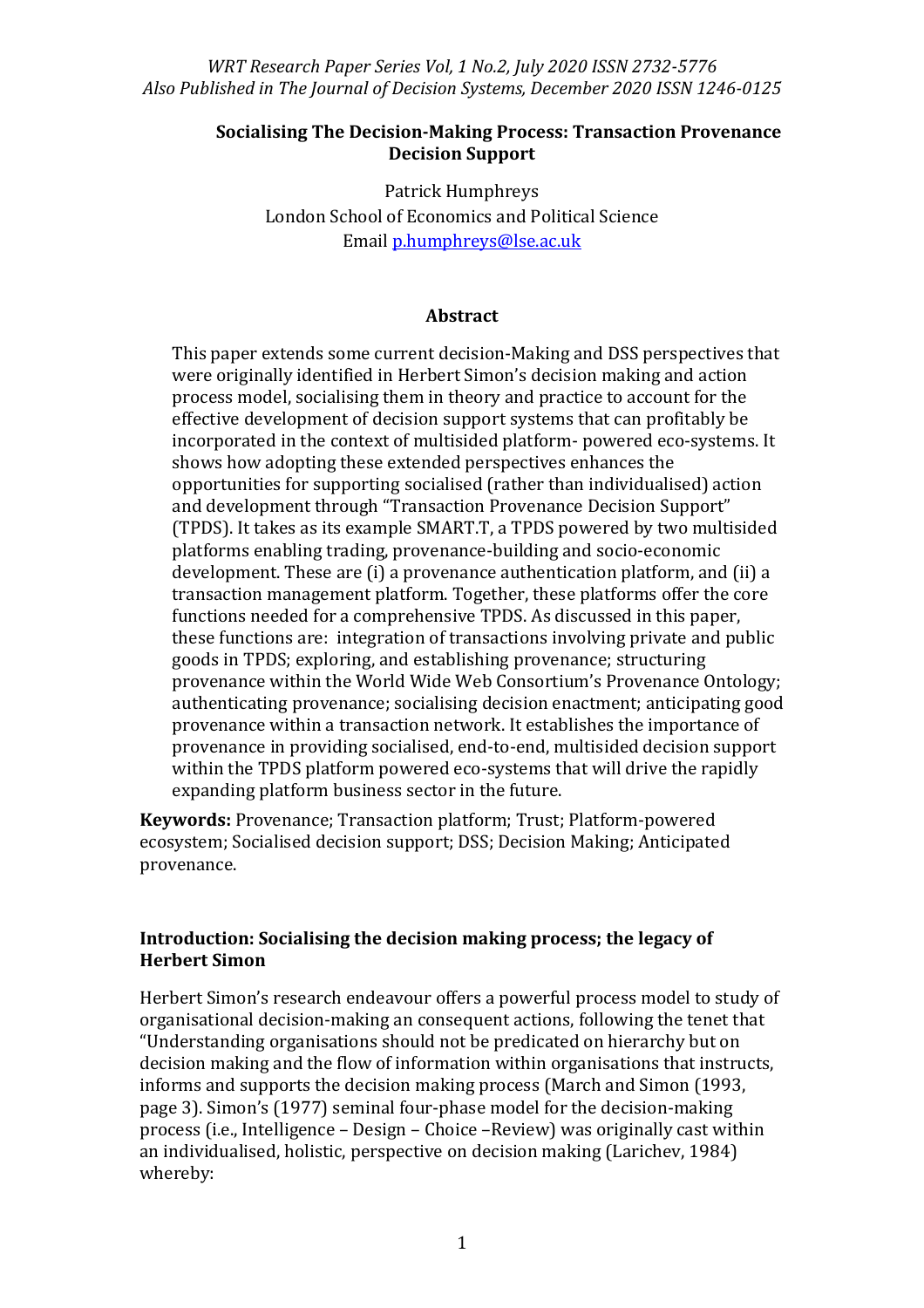- In the *Intelligence phase*, the decision maker "searches for the conditions that call for decision";
- In the *Design phase*, the decision maker focuses on "inventing, developing and analysing possible courses of action", thus authoring the outcomes represented in the decision-making model;
- In the *Choice and Review phases*, the decision maker focuses on "selecting and reviewing a particular course of action from those available" according to what has been represented in the model*.*

Campitelli and Gobert (2010) note that that the research program founded on this model:

"Offered critical tools for studying decision-making processes that took into account Simon's original notion of bounded rationality. Unfortunately, these tools were ignored by the main research paradigms in decision making, such as Tversky and Kahneman's biased rationality approach (also known as the heuristics and biases approach) and the ecological approach advanced by Gigerenzer and others".

The popularity of these approaches in the decision research community lay in that they offed a way to examine fixed contextual effects on decision-making cognitive styles in within a framework of "biased", economic rationality (Kahneman and Tversky, 2000, Humphreys and Berkeley, 1982), inevitably leading to the conclusion that even experts' use of decision heuristics indicates that they are not rational in their domain of expertise. Gigerenzer places decision making in an ecological environment, finding that that "fast and frugal heuristics are rational because they are adaptive" (Gigerenzer 2020), But the ecological environment is not varied in this model, thus excluding possibilities for investigating and improving the process of making decisions and identification of the facilities and resources that participants need for this.

Nevertheless, research on decision making and DSS development within the process modelling perspective epitomised by Simon's model remains active and has delivered some considerable achievements, although, as Carlsson (2008) and Pomerol and Adam (2008) have observed, these achievements are not always incorporated in the emerging DSS models that are implemented in practice. Pomerol and Adam (2004) explain:

"A key consequence of Simon's observations and ideas is that decisions and the actions that follow them cannot easily be distinguished. Thus, Decision support systems should primarily be geared as models for action, but action in an organization is a cascade at intertwined sub-actions and consequently DSS design must accommodate human reasoning at a variety of levels, from the strategic level to the lowest level of granularity of action decided by managers."

Pomerol and Adam's claim requires that effective DSS design and development need to be underpinned by a social model of decision making and action, engaging a range of participants at all levels. The analysis presented of this paper takes on board the tenets of each of the stages specified in Simon's process model of decision making, but it also extends individualised perspective inherent in these tenets: socialising this perspective in theory and practice in a way that enables the effective development of a new generation of decision support systems that can profitably be incorporated in the context of platform-powered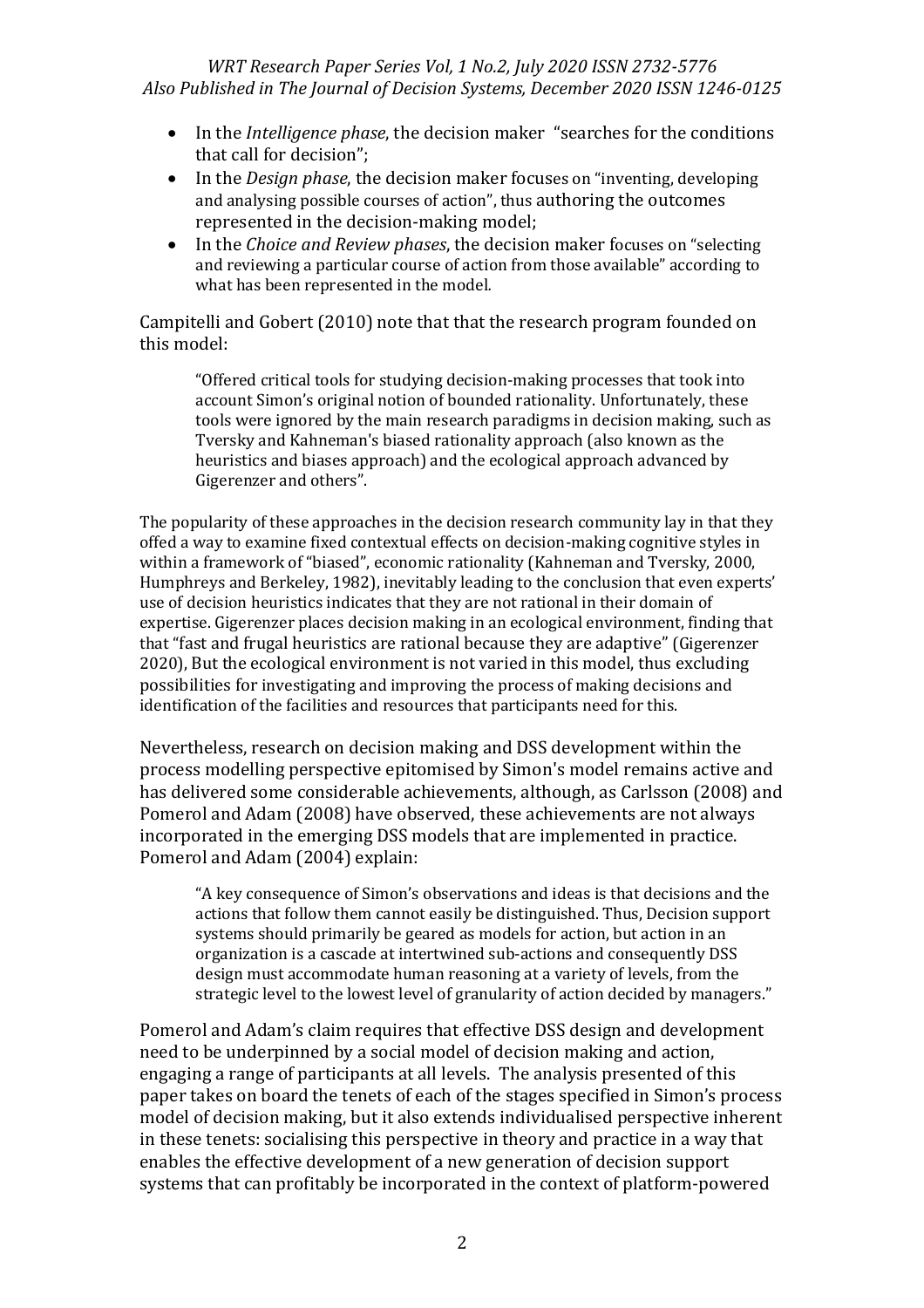ecosystems. It reveals how adopting this extended and socialised perspective enhances the opportunities for supporting socialised (rather than individualised) action and development through "Transaction Provenance Decision Support" (TPDS).

## **Pertinent developments socialising each phase of Simon's decision-making and action process model**

Pertinent to the Intelligence and Design phases, Humphreys and Jones (2006) described the evolution of group decision support systems (GDSSs) to enable collaborative authoring outcomes in accelerated solutions environments (Jones and Lyden Cowan, 2002). Here, groups move through phases of scanning the landscape of information and defining the problem, to focussing on finding ideas, the generation of alternatives, and learning to act on prescriptions. Ashcroft and Jones (2018) provide a comprehensive account of the group processes involved in these socialising innovations in organisational decision processes.

Pertinent to the Choice and Review phases, Pomerol and Adam (2008) claimed that "DSS should not only be deliberative but also decisive…most of the time they are NOT and decision makers remain absolutely necessary because action is also intention and commitment". Within an individualised decision support perspective, this requires that the decision maker commit to a course of action that will be implemented in reality by him/herself or those under his/her command and control. In the Review phase, when implementation failure risks arise, the decision maker realises that these risks have to be managed from his/her own resources (Berkeley et al., 1991), But in the case that the individual decision maker does not have the capability or agency to achieve this, the procedural question emerging is "what do?"

### **Socialising the implementation of the chosen course of action**

Traditionally, the decision maker was left adrift in a sea of implementation uncertainty (Humphreys and Berkeley, 1995). But, nowadays, he or she may well be located in a socialised ecosystem where the participants in the ecosystem can take collective and collaborative responsibility for transactions (rather than individualised actions) in order to create and provide the resources and services that are needed for a successful implementation of the chosen course of action.

Here, this course of action is threaded through a network of transactions whereby each of the transacting agents will deliver a part of the resources required to ensure that the course of action is achieved well at all levels (i.e., in a way that, collectively, minimizes implementation failure risk).

The decision maker's immediate focus now changes from "how can I manage this risk well by my own efforts?" to "can several participants in the ecosystem collectively manage this risk by each taking responsibility for specific transactions in the implementation network for the chosen course of action?"

Since all these transactions must have good provenance in order to avoid implementation failure, the decision maker needs to be able to anticipate their provenance in determining how to construct transaction proposals with good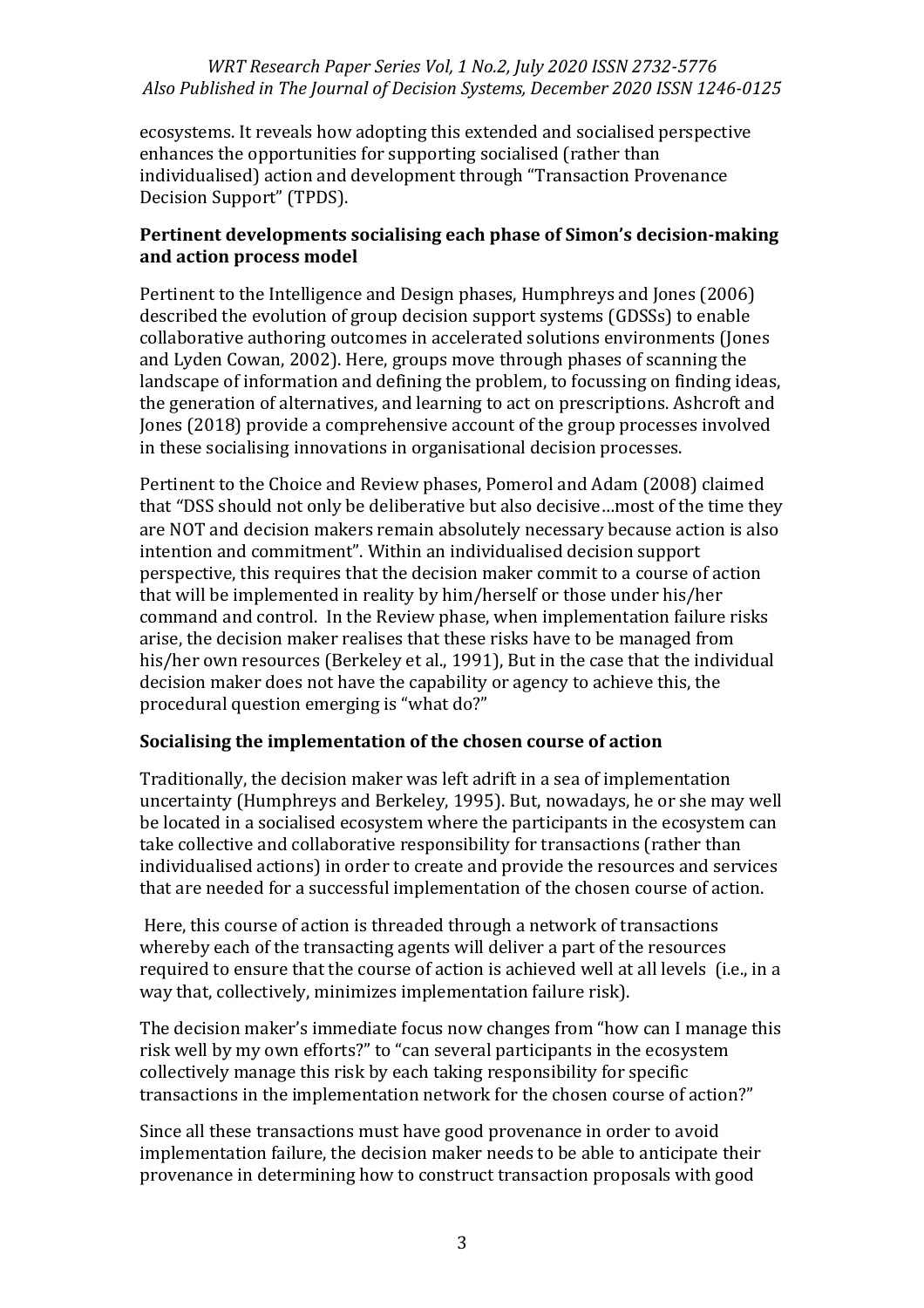provenance and to evaluate participants' transaction offers on the basis of their provenance.

Then, the decision implementation process can be distributed through a network of linked transactions involving a variety of participants (agents and entities) in the ecosystem, supported by a multi-sided TPDS platform that also assembles the results of these transactions into to a socialised system-network dedicated to implementing the chosen course of action with anticipated good provenance.

The following sections discuss the key issues that need to be addressed in order to achieve this socialised decision implementation process effectively, through incorporation as core functions in a comprehensive TPDS. These issues are: integration of transactions involving private and public goods in TPDS; exploring, and establishing provenance; structuring provenance within the World Wide Web Consortium's provenance ontology; authenticating provenance; socialising decision enactment; anticipating good provenance within a transaction network.

## **Emergence of multisided transaction platforms located in ecosystems**

"A platform is a business based on enabling-creating interactions between producers and consumers. The platform provides an open, participative infrastructure for this interaction and sets governance conditions for them. The platform's overarching purpose is to consummate matches among users and facilitate transaction of goods, services or social currency, thereby enabling value creation for all participants" (Parker et al., 2016).

Since their inception, platforms focusing on social media have been multisided: namely, bound up with users creating, exploring, interpreting and the platform's content data, and employing these data in guiding not only participants' individual actions but also their social transactions with other participants in the ecosystem. Examples of large scale multisided platforms evolved in this way are *Google, Ebay* (Reillier and Reillier, 2017) and *Trip Advisor* (Alaimo et al., 2019). *NextDoor* is an example of a multisided platform that is distributed throughout a federation of local ecosystems [Madsen et al., 2014).

Reillier and Reillier (2017) describe how such platforms have been able to build trust between the platform and the participants in the ecosystem in which they are incorporated, as well as between the participants themselves. They show that this is the key to a platform's success, identifying four key "C" levers enhancing trust as: Credibility (credentials of a participant and/or of products services provided); Contribution (activity generated by participants); Consistency (quality of experiences delivered by participants) and Community (how participants relate to each other within a community).

Alaimo et al., (2019) describe how participants in a platform-powered ecosystem satisfy and enhance a variety of roles and motivations, supported by synergies and complementarities achieved between its constituent multisided platforms which, according to Evans and Gower (2016), may include investment platforms, innovation platforms and transaction platforms.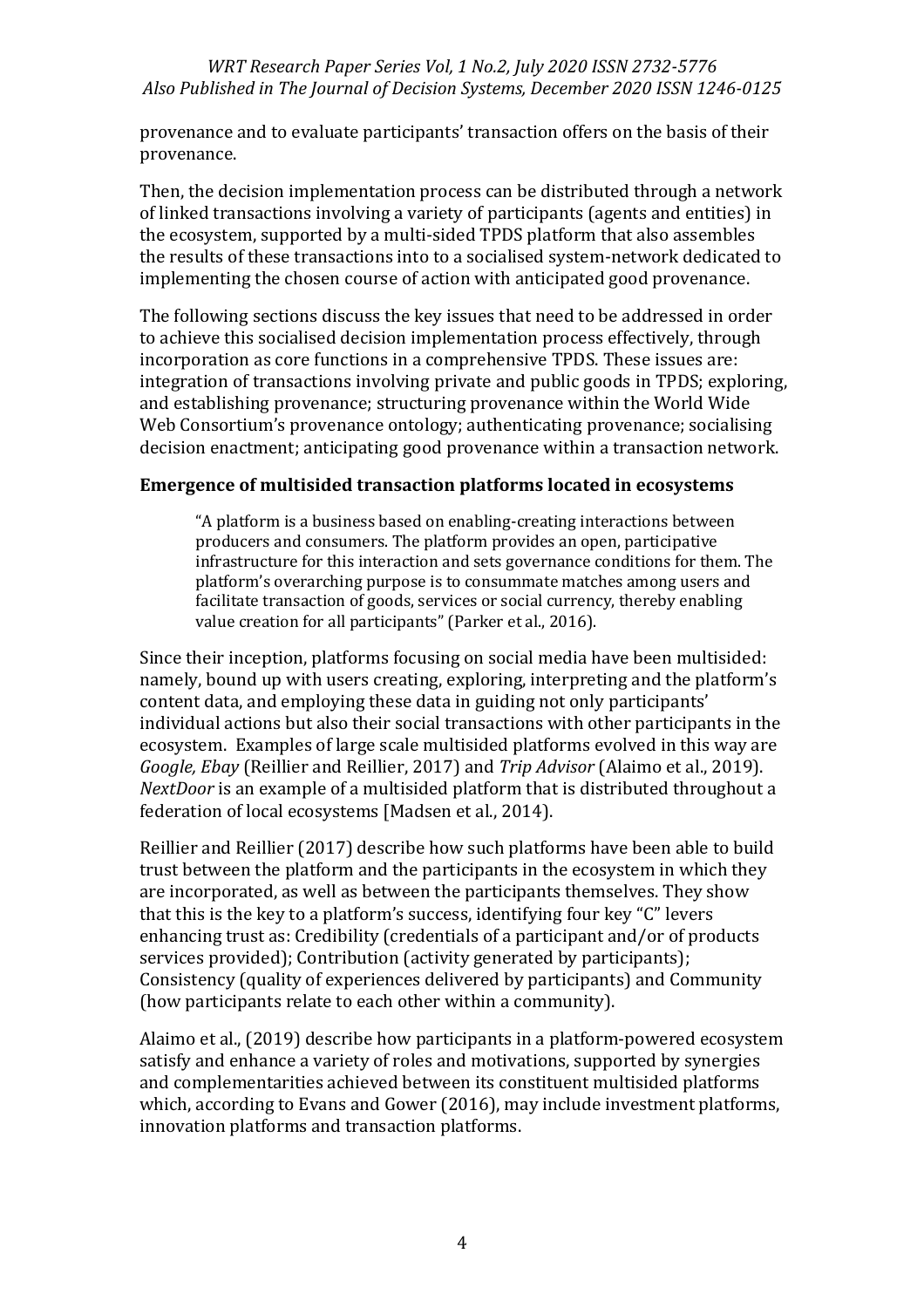Successful ecosystems rapidly scale up rapidly when they are resource- or service- specific in ways that strongly reinforce the value or returns of ecosystem participants (Adner, 2017; Reillier and Reillier, 2017; Jacobides et al., 2018).

## **Transaction Provenance Decision Support (TPDS) in the SMART.T Ecosystem.**

This paper takes SMART.T as an example of a comprehensive TPDS platform, in order to explore its functions that are relevant to the issues identified above in the section on *socialising the implementation of the chosen course of action.* The SMART.T platform was developed by World Reserve Trust Technologies (starting in 2017) and is now fully operational (Hill et al, 2020).

In TPDS ecosystems, like those powered by the SMART.T platform, all participants are permissioned and accredited within a system founded on universal transparency, trust, and engage in collaborative transacting where all sides benefit. This is essential in order that all sides can collaborate to implement a chosen course of action successfully.

In such ecosystems, essential provenance data is socially generated: focusing on transaction construction, authentication and exploration, with transaction validation socialised through collaboration between provenance explorers and notaries. This makes a strong contrast with crypto-currency platforms that operate within non-permissioned eco-systems founded on individualisation, anonymity and subversion of trust, promoting greed and speculation (He et al., 2016; Casey and Vigna, 2018; Lyons and Courcelas, 2019).

## **SMART.T's Functional specification**

The current version of the SMART.T platform incorporates the following two multisided platforms and capitalises on the synergies and complementarities between them:

- (i) The *Multisided Provenance Authentication Platform which* comprises:
	- Ecosystem Ontology Model;
	- Tapestry Access (historical provenance database) Module;
	- Provenance Search (machine intelligence and human inputs) Module;
	- Document Extraction Module;
	- Provenance Analytics (interrogation and visualization) Module; and,
	- Anticipated Provenance Synthesis Module.

(ii) The *Multisided Transaction Management Platform which* comprises:

- Agent and Entity profile management Module;
- Collaborative Contract Construction (group facilitation techniques (supporting the collaborative authoring of outcomes) Module;
- SMART.T Silubi™ Transitive Token (transaction management) Module; and
- Verification and Validation (system and commentary) Module.

At the technical level, these multisided platforms integrate the W3C (World Wide Web Consortium)'s provenance Ontology (PROV-O) for the representation of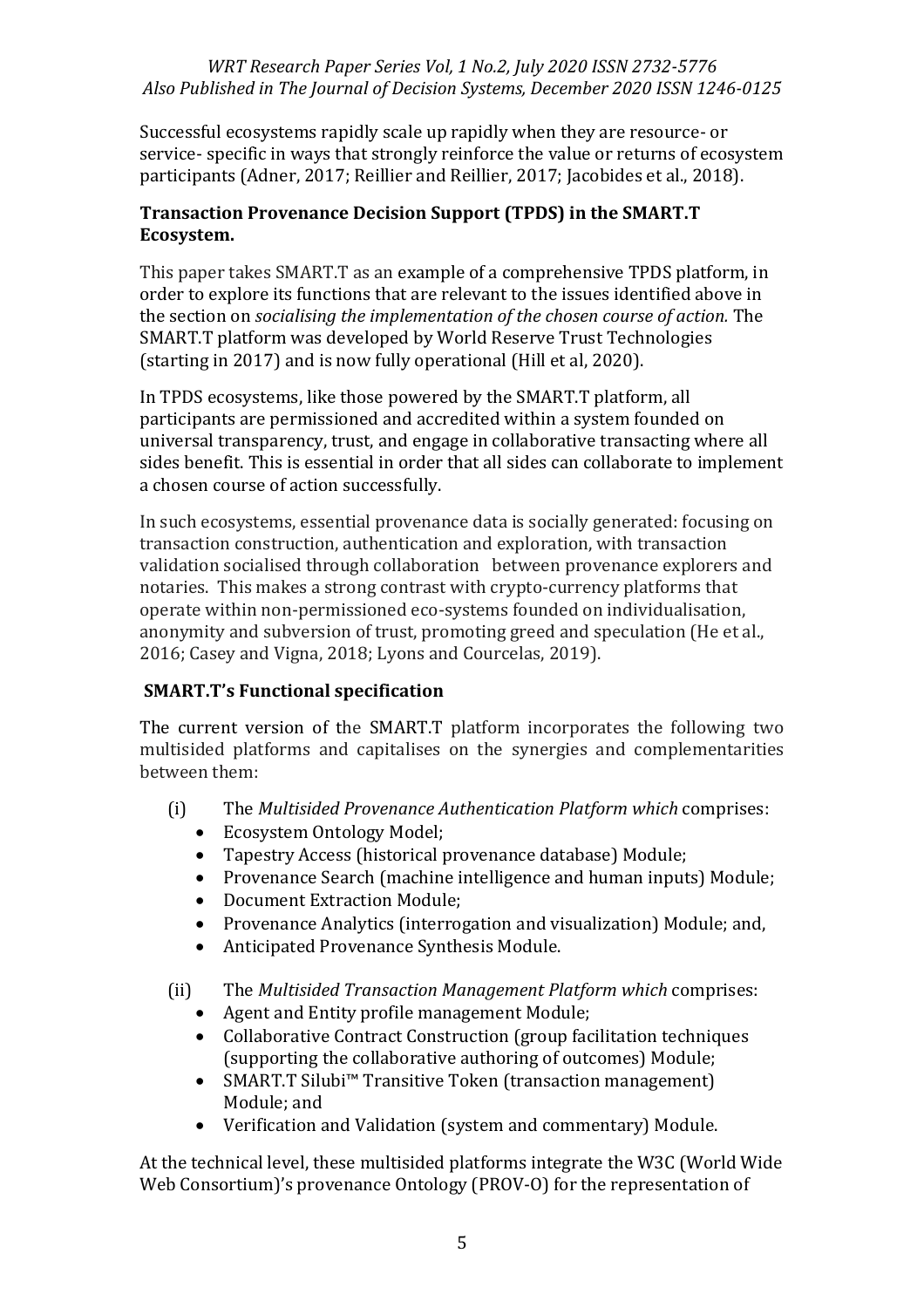transaction data (Moreau and Groth, 2013) and distributed ledger technology (Rauchs et al., 2017) to provide a comprehensive transaction processing system that explores, assesses and validates the provenance of all the entities transacted in accord with the W3C Provenance standard and stores the verified transaction records transparently and immutably in a permissioned blockchain (Lyons and Courcelas, 2019).

### **Creation of trust and shared understanding in TPDS ecosystems powered by SMART.T**

SMART.T creates trust and shared understanding among the participants in the TPDS ecosystem as they use the multisided platforms, building and benefitting from collaborative provenance exploration, validation and improvement. This constitutes a shared creative resource for building and maintaining safe, productive, and creative environments, with full transparency about people's transactions in the real word, banishing suspicion by proving that there are no grounds for it.

The SMART.T Platform performs well, in regard of the four "C" levers in building trust identified by Reillier and Reillier (2017), as follows:

- *Credibility:* participants gain accreditation and build good, socially visible and verified provenance both for themselves and for the entities they transact, through the use of SMART.T's multisided platforms.
- *Contribution*: participants collaboratively construct transactions with good provenance, benefiting all parties, and share in their collective enactment as, through taking on the roles of provenance explorers and transaction validators, they contribute to knowledge about the nature and value of transactions and transactors.
- *Consistency:* maintained in the high quality of information delivered to participants through use of the Prov-O framework and distributed ledger technology, providing transparency and universality.
- *Community:* participants in SMART.T -powered ecosystems community relate to each other through trust, positive sentiment, consensus building and collaborative enactment thus enhancing social awareness and generating intellectual and social capital (Yu, Garcia-Lorenzo and Kourti, 2017).

## **Integration of transactions involving private and public goods in TPDS**

The discussion above on socialising the implementation of the chosen course of action described how the decision implementation process can be distributed through a network of linked transactions involving a variety of participants (agents and entities) in the ecosystem, supported by a multi-sided TPDS. Here, people come together as Agents because they want to trade something. Agents are accredited participants in the ecosystems powered by TPDS platforms. They play an active role in forming and implementing transactions. The roles that Agents may take on include: sender, receiver, explorer, notary, regulator, etc. The entities that they transact include: services, products, rights, licences, and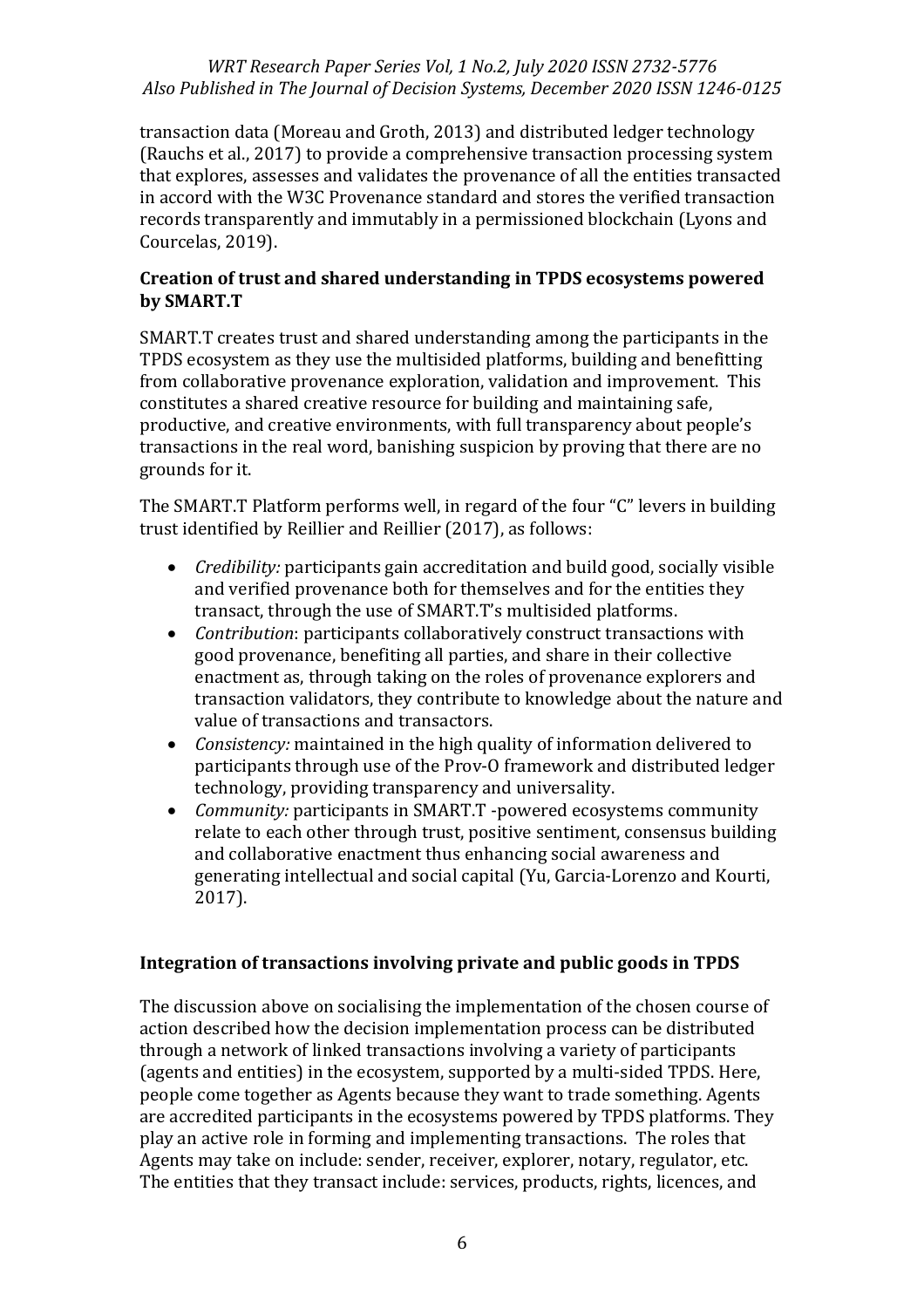ownership. Both private (closed) and public (open) transactions are conducted within the same, integrated, transaction management system and transaction records entered in the same unified transaction provenance tapestry. This strengthens the TPDS's provenance search capacity.

When people transact because they want to trade something, their transactions come in pairs, since making a specific trade exchange involves agents making reciprocal transfers of two entities.

There are four major variants of this process involved in trading goods in the private domain These are: Barter, Buy/Sell, Transfer of Rights and Gift/Acknowledgement, as shown in Figure 1.



Figure 1: Four variants of transaction pairs for trading private goods

## **Transferring privately owned goods into public ownership**

When a resource entity to be transacted is essentially a product showcasing an agent's know-how, this may involve transferring the entity into the public domain in order to povide an opportunity for wide access that reduces collective implementation failure risk.

At their time of creation, all goods are entities located in their creator's private domain, but the agent who created them, or is their current owner, can transfer them into common ownership by depositing them in an archive that holds ans serves goods in in the public domain (examples are Internet Archive, Vimeo, Flickr and Wikipedia)

When depositing in entity (master copy of a book, photo, video, app etc.), an agent may specify the terms of its Creative Commons use licence to ensure the users keep the goods in public domain and that the historic provenance of each entity involved can be clearly established, starting with the provenance of its creator and time and place of its creation. Lessig (2008) describes this process as "Using private rights to create public goods".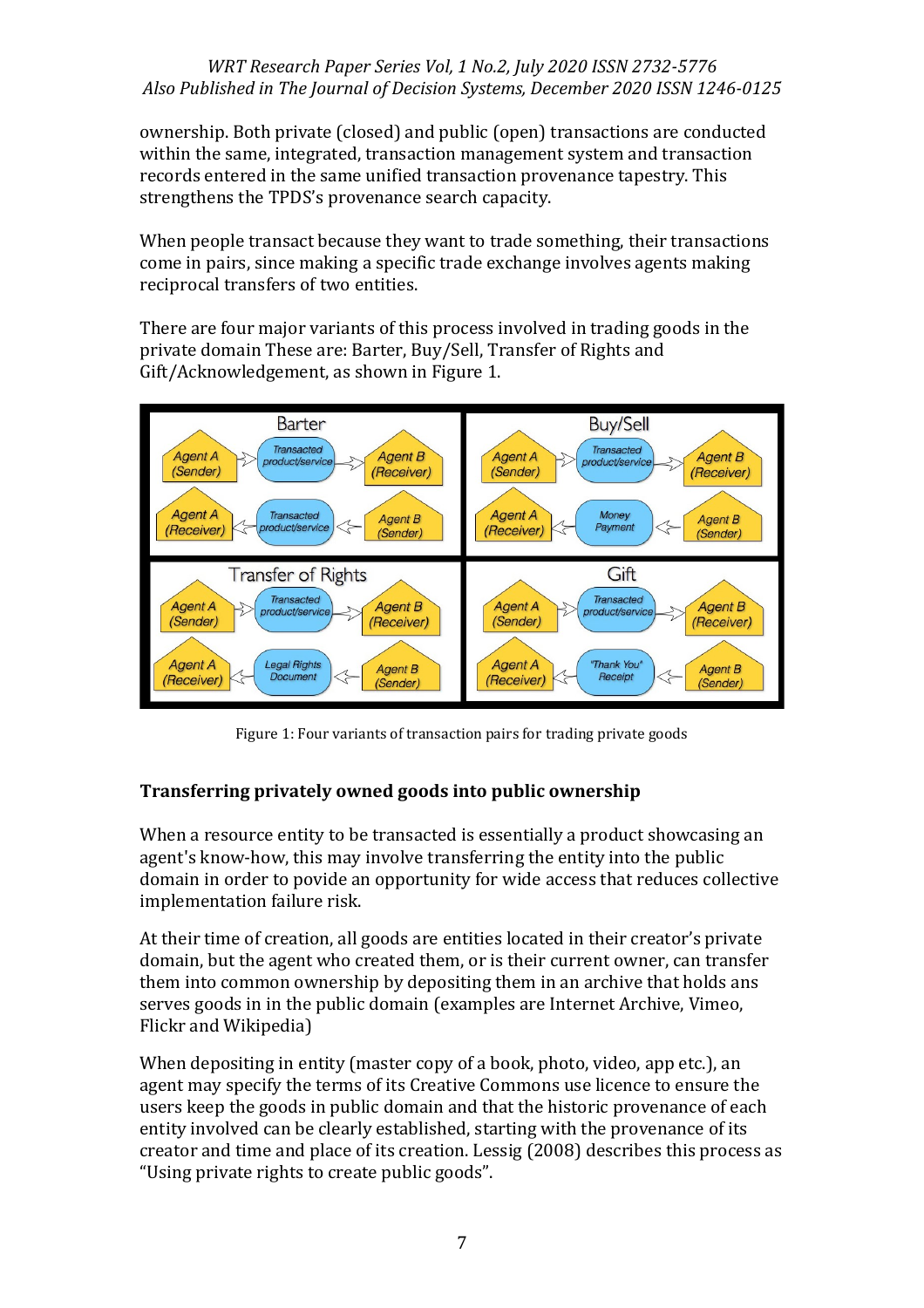Goods deposited in the public domain can exist as multiple copies, open to borrowing or copying (or, in the case of digital video, streaming) via an *access entity copy request,* made via the TPDS's transaction management platform. There should be no charge for access, but the specification of the accessor's borrowing and sharing rights should also be included in the transaction.



Figure 2: Deposit and Access transaction pairs for public goods

## **Exploring and establishing provenance**

The general definition of Provenance, according to Wikipedia<sup>1</sup> is:

*"The chronology of the ownership, custody or location of a historical object, starting with its creation/first owner…. The primary purpose of tracing the provenance of an object or entity is normally to provide contextual and circumstantial evidence for its original production or discovery, by establishing, as far as practicable, its later history, especially the sequences of its formal ownership, custody and places of storage. The practice has a particular value in authenticating objects".*

The processes of investigating provenance and creating transaction provenance records, with the aid of SMART.T's multisided transaction authentication platform, and builds on the World Wide Web Consortium's *Provenance Ontology*, PROV-O (Moreau and Groth, 2013) where *provenance* is defined as "a record that describes the people, institutions, entities, and activities involved in producing, influencing or delivering a piece of data or a thing, which can be used to form assessments about its quality, reliability or trustworthiness". The starting point of PROV-O is a small set of classes and properties that can be used to create simple, initial provenance descriptions.

A TPDS that incorporates a multi-sided provenance authentication platform, founded on PROV-O, enables us to establish and explore and authenticate the provenance of an entity involved in any particular transaction of interest transaction right back to its first transaction in which it was involved, marking that entity's "creation". This trace provides the *Historical Provenance Chain* for that entity: a time-ordered sequence of the complete set of transaction records involving the specific entity. The record for each transaction specifies the transaction type (barter, buy-sell, transfer of rights, gift, deposit or access) and

<sup>1</sup> https://en.wikipedia.org/wiki/Provenance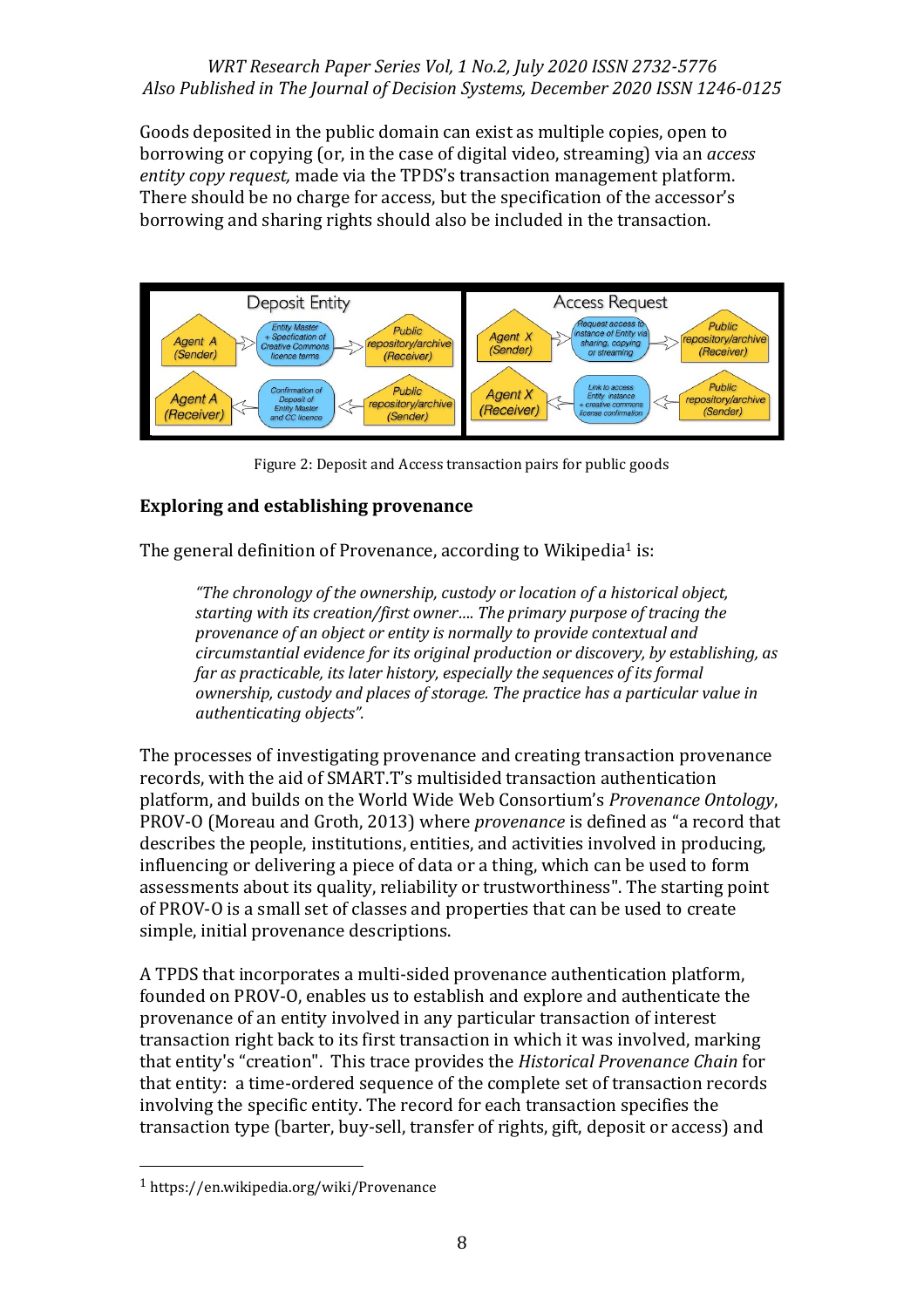providing data regarding the provenance attributes "when", "where", "what", "how", and "why", building on and extending the World Wide Web Consortium's *Provenance Ontology*, PROV-O.

# **Structuring provenance within PROV-O**

The starting point of PROV-O is a small set of classes and properties that can be used to create simple, initial provenance descriptions. The three primary classes (i.e., *entity*, *activity* and *agent)* relate to one another and to themselves, using the properties shown in figure 3 where the PROV-O descriptions are specialized for use within structured Transaction Provence platforms.



Figure 3: PROV-O Framework, specialised for transaction provenance decision systems

In TPDS employing the PROV-O framework, where Agents (transactors) and Entities (the objects that they transact as private and public goods) are described with unique, transparent ("real-life") identifiers it is possible to establish explore and authenticate the provenance of an entity involved in any particular transaction of interest, right back to its first transaction in which it was involved, marking that entity's "creation". This trace provides the *Historical Provenance Chain* for that entity: a time-ordered sequence of the complete set of transaction records involving the specific entity. One can also trace the historical provenance chain for any agent involved and, in so doing integrate that agent's creations and transactions of both private and public goods into an overall account of the agent's provenance.

. Participants can also establish and explore the provenance chain for any agents of interest acting in sender and/or receiver roles, from the most recent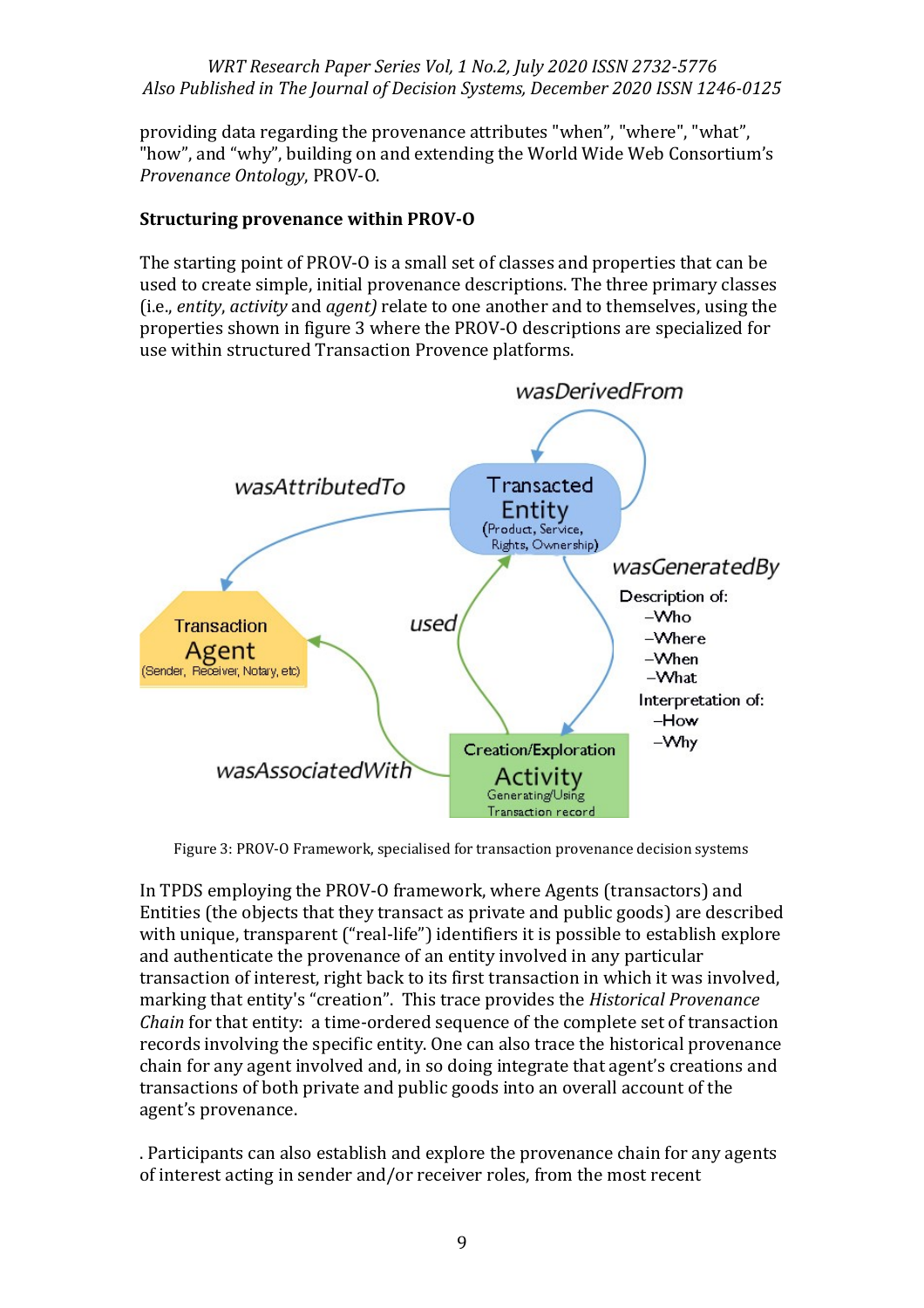transaction in which they played a role, right back to their earliest transaction within the ecosystem powered by the TPDS plaform.

Moreover, these entity-provenance and agent-provenance chains interact at every transaction in their establishment, thus constituting the *provenance tapestry* that underpins the investigation, validation, and establishment of provenance. "Tapestry" refers to the structure of this provenance data representation where these links are assembled as *provenance threads* that are woven together to make the complete provenance net representation (Yang et al., 2018). A rich historical example of this process is the making of the Bayeux Tapestry (Bouet and Neveux, 2019). However, the tapestries of antiquity were static and two-dimensional whereas the tapestry underpinning the SMART.T transaction provenance decision system is dynamic and labyrinthine, like a rhizome (Deleuze and Guattari, 1988).

With the aid of the interactive apps incorporated in a multisided provenance authentication platform, implemented with in a TPDS, one can search both (i) the tapestry of provenance threads for all the SMART.T managed transactions ever made in that ecosystem (structured provenance) and (ii) the whole World Wide Web (unstructured provenance) in tracing and authenticating the provenance of entities traded as private and public goods, as well as the provenance of the agents who traded them.

### **Provenance as an active indicator of value**

In traditional DSS perspectives, the evaluation of decision alternatives is individualised and passive: the decision maker makes value trade-offs between alternative courses of action under consideration on a set of attributes according to the value-wise importance of these attributes for himself or herself in the decision context (Humphreys and McFadden, 1980; Wang et al, 2008).

This procedure can be socialised through *provenance search* whereby the decision maker finds out how the value of an entity (product or service) specified in a decision alternative was created and modified in transactions involving Agents of interest to the decision maker throughout its history. This is an active and socialised approach to establishing subjective value in anticipated transactions involving these entities.

## **Support for collaborative authoring and implementation of transaction contracts**

In a multisided provenance authentication plaform, implemented in a TPDS like SMART.T, all parties involved in a transacting of goods or services needed in a decision implementation process, distributed through a network of linked transactions, can collaborate in the process of constructing the contracts for the these transactions.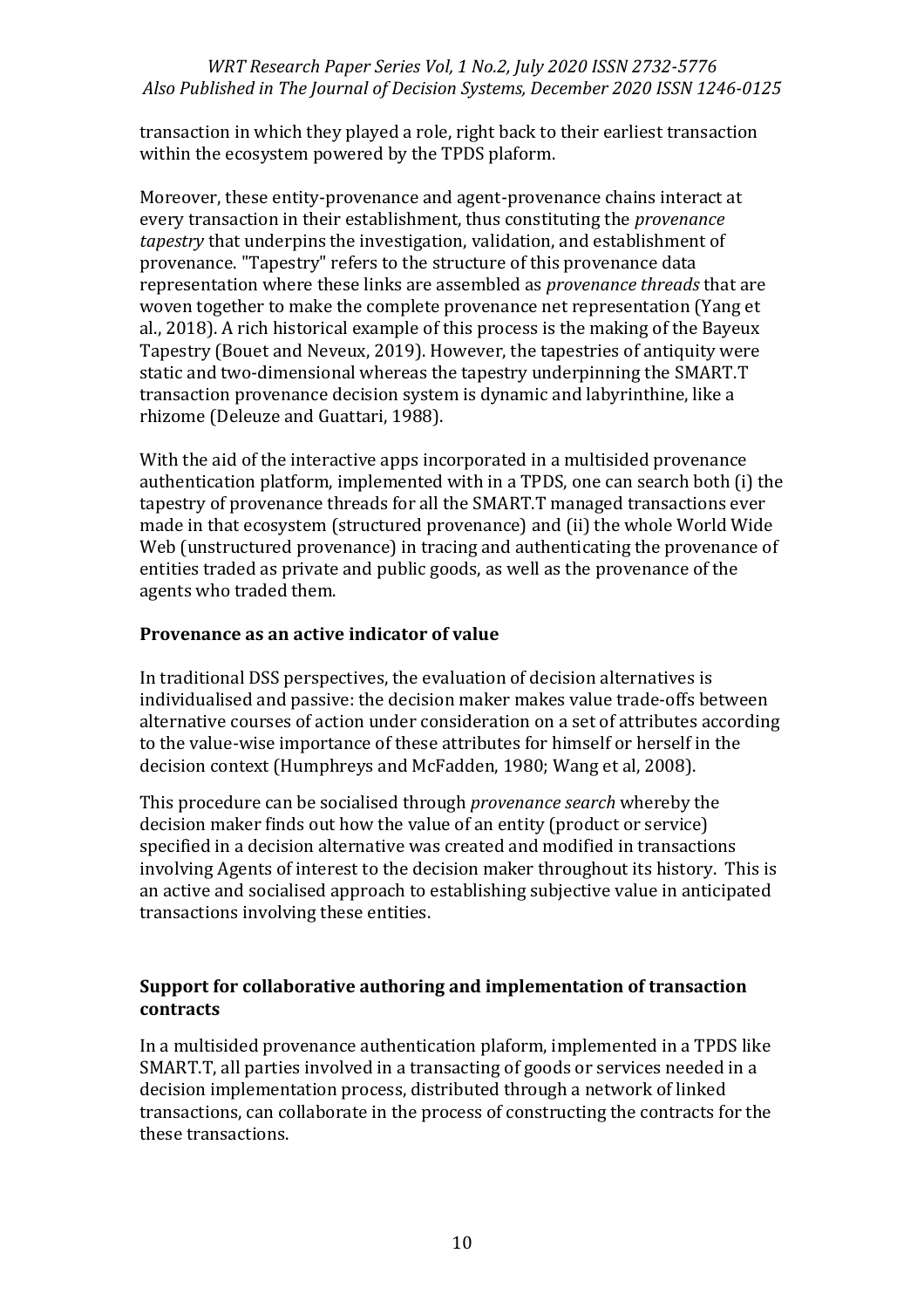Initially, the individual participants who are potential candidates for "resource sender" or "resource receiver" roles are supported by the provenance authentication platform in investigating the provenance of possible partners for the transaction and entities proposed for transaction. The sender may also wish to investigate provenance of the receiver, and vice versa, particularly where the resource entity transacted is a service rather than a product.

All contracting parties are supported by the multisided transaction management platform in the collaborative construction of the transaction contract (and supporting documentation) employing techniques facilitating collaborative authoring of outcomes, like those described by Humphreys and Jones (2006) and Ashcroft and Jones (2018, section 2).

Then, once the transaction contract has been agreed among all the parties, contract's text and related documents ere parsed within the TPDS's transaction management platform to provide the transaction record specifying "who" transacts "what", "when", "where", "how" (descriptive) with optional interpretive comments on "how" and "Why (i.e., to what purpose)". This record is inserted in the blockchain for the distributed ledger (Rauchs et al., 2018) that stores immutably, in a time-ordered sequence, all the transactions that have ever been attempted (successfully or otherwise) in ecosystems powered by DPRS plaform that conform to, and implement, PROV-O. After the transaction record has been verified and validated, the results pass the results to the smart contract modules that will be involved in implementing the transaction.

### **Authenticating Provenance: Transaction verification and validation**

Once a transaction record is marked as "constructed", that record must be successfully verified and validated, thus authenticating its provenance, before the actual transaction can be initiated. Verification can be performed automatically in a TPDS like SMART.T, but validation requires transparent transaction data mining (Boehm, 1984; He et al., 2017). In the context of TPDSpowered ecosystems, the participating "miners" are explorers, as they access the provenance tapestry with the aim of exploring, assessing and improving provenance as a force for good. They explore intersecting entity-provenance and agent-provenance chains, linked by, and grounded in, transaction records carrying rich semantic content (in text and images) about "who", "where", "when", and "what" for each transaction, with accompanying comments on "how" and "why" the particular transaction was made.

The provenance tapestry may be accessed at any time by anyone accredited within the eco-system in whatever role they are currently playing (e.g., historian, validating notary, actual or potential "sender" or "receiver" of an entity). There is no need to manufacture an extrinsic system of "miners' rewards" since their exploration is intrinsically rewarding as it enables personal growth in expertise (Casey and Vigna, 2018). It also develops *provenance capital* (Intellectual capital + Social capital) among the participants in the ecosystem, catalysing opportunities for social and economic development and improving the quality of life (Yu et al., 2017).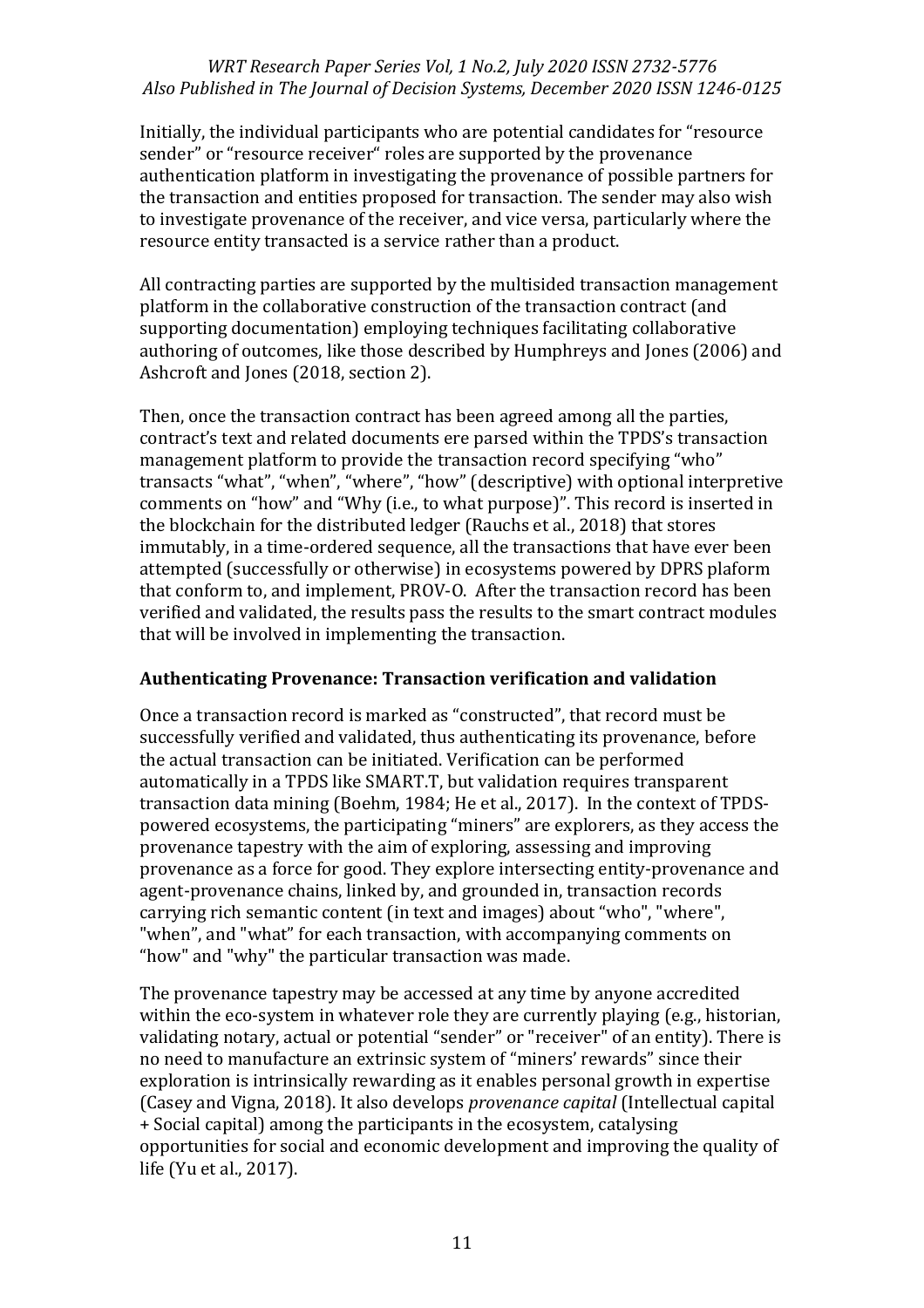## **Socialising decision enactment**

In the Review phase of Herbert Simon's (1977) model of the decision making process, the decision maker, having chosen a course of action, with the intention and commitment to make a success of his or her choice in practice, needs to engage in enactive management (Garcia de la Cerda et al., 2018). Within the ecosystem, the decision maker has the opportunity to implement this course of action socially through a series of transactions, where participants in the ecosystem transact, supported by a TPDS plaform, transact in order to create and provide collectively the full set of resources and services with authenticated good provenance that are needed for successful implementation of the chosen course of action.

These transitions are linked in a multi-level network where, located at the top level, is the main transaction that organises the transactions at lower levels in the network that collectively implement the course of action chosen by the decision maker, effectively socialising decision enactment. This meets the DSS design criterion specified by Pomerol an Adam (2004) that:

"Decision support systems should primarily be geared as models for action, but action in an organization is a cascade at intertwined sub-actions and consequently DSS design must accommodate human reasoning at a variety of levels"

In fact, it extends this design criterion to "*accommodate human reasoning, investigation and action in authenticating and implementing transactions with good provenance,* at a variety of levels".

## **Anticipating good provenance within a transaction network**

Use of a TPDS's multisided provenance authentication platform can help the decision maker to anticipate and improve provenance throughout a multi-level transaction network designed to implement a chosen course of action.

In the implementation process within this multi-level network, the top-level (main) transaction is initiated first and remains open (in progress) until all the sub-transactions at lower levels in the network have been confirmed and completed. This gives the decision maker the opportunity to ensure that the main transaction will exhibit good provenance and, thus enabling the decision maker's chosen course of action to be implemented successfully.

For example, Figure 4 demonstrates the decision maker's use of the *anticipated provenance synthesis module* in SMART.T.s multisided provenance authentication platform in building a contract between Agent A (the decision maker) and Agent B for the main transaction. Here, agent A needs to be able to deliver entity X to Agent B for this decision enactment strategy to succeed. But, in order to do this, there are also two sub-transactions at the lower level in the network that also need to be managed successfully for the decision enactment strategy to succeed.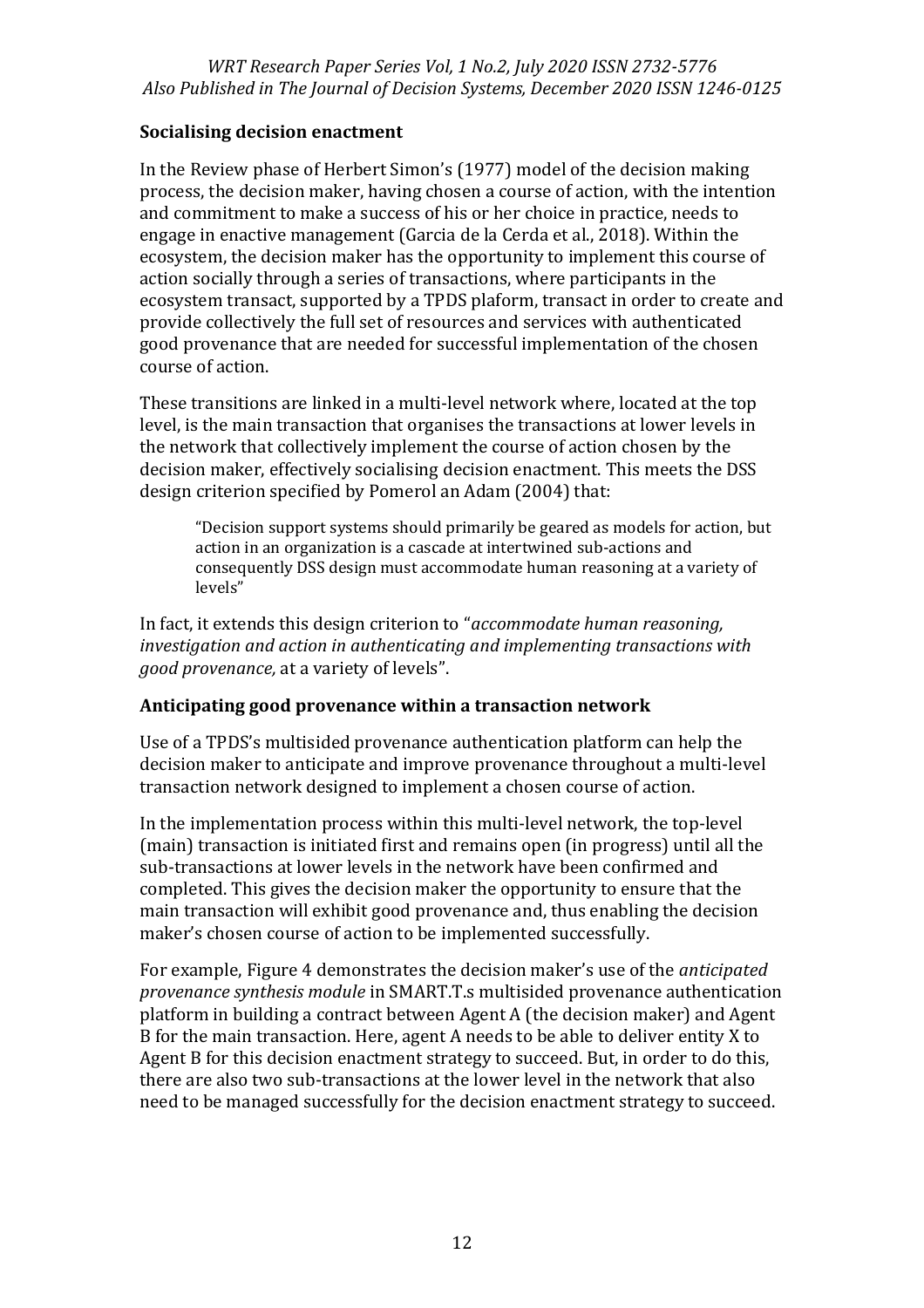

Figure 4: Anticipating provenance within a two-level hierarchical transaction network.

These two sub-transactions involve Entities x1 in transaction1 and x2 in transaction2 that must be delivered successfully to Agent A by third parties (subcontractors), that is, Agent C in the case of Entity x1 and Agent D in the case of Entity x2. Agent A needs to obtain successful results regarding Entities x1 and x2 in order to deliver Entity X successfully in the main transaction.

The enactive management problem that the decision maker (Agent A) initially faces is how best to incorporate sub-transactions in the hierarchy, with proven good provenance, verified and validated on their completion, prior to completion of the main transaction, thus ensuring the good provenance of the main transaction as verified and validated on its completion. The Provenance Authentication platform supports the decision maker's handling of this problem through the following stages:

- 1. The provenance authentication platform is employed to anticipate, test and improve the provenance of sub-transaction 1 as it is being built.
- 2. The whole multi level transaction structure (comprising 2 levels in this basic example) is reviewed in order maximize the synergies and complementarities between sub-transaction 1 (as now built) and subtransaction 2, the specification of which may now be modified to achieve this.
- 3. The provenance authentication platform is employed to anticipate, test and improve the provenance of sub-transaction 2 as it is being built.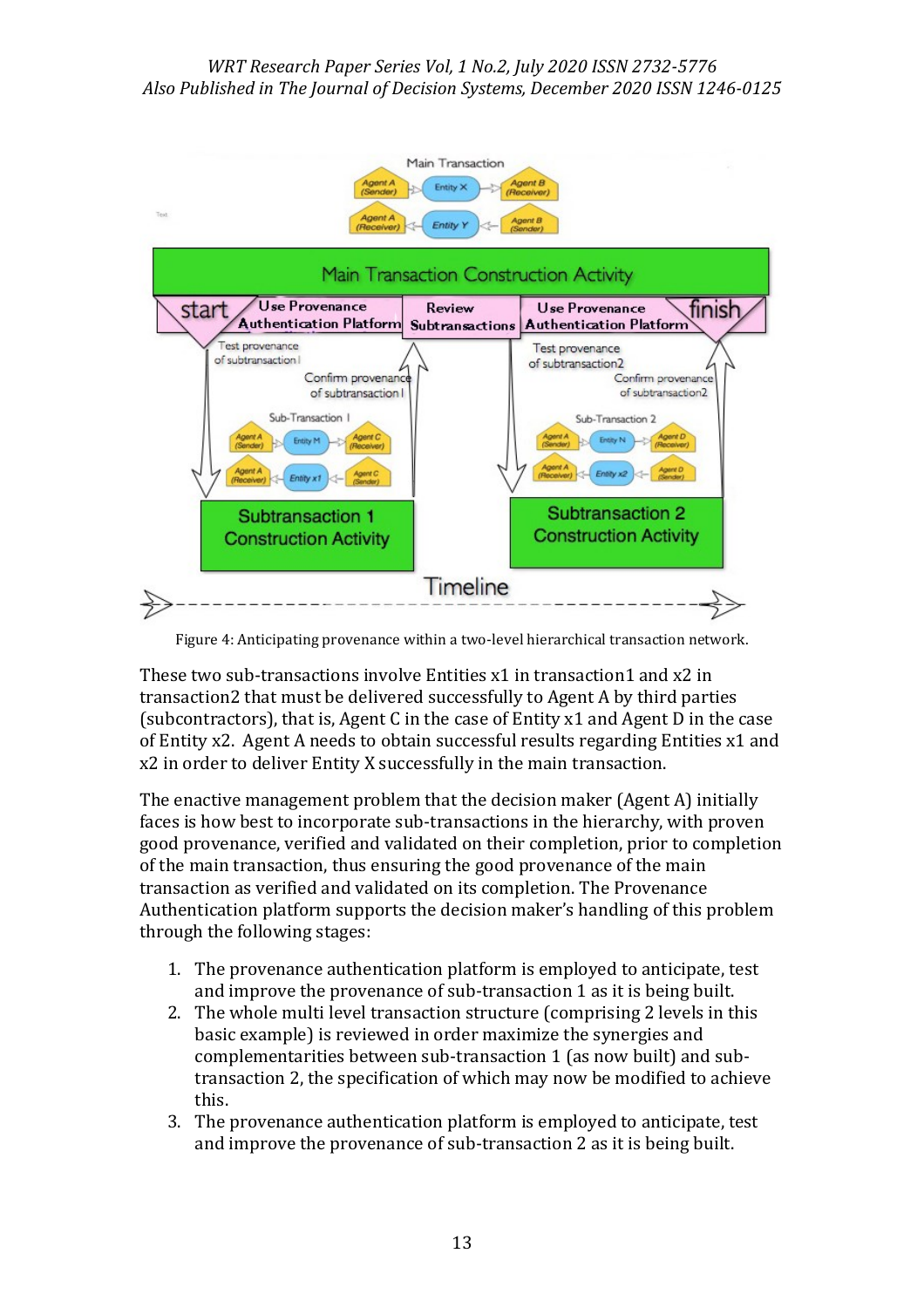Given that both sub-transactions now have good provenance and good synergies and complementarities between them, the *main* transaction now has good provenance, enabling the chosen course of action to be implemented socially and successfully within the ecosystem.

## **Conclusion**

This paper has illustrated how socialising key decision support perspectives within each the four phases of Herbert Simon's model of the decision making process (i.e., Intelligence, Design, Choice and Review), enables both understanding and implementation of new possibilities for effective decision support in multisided transaction ecosystems.

The paper took as its example SMART.T, a TPDS powered by two multisided platforms enabling trading, provenance-building and socio-economic development (Hill et al, 2019). These multisided platforms are (i) a provenance authentication platform, and (ii) a transaction management platform. Together with their synergies and complementarities, theses platforms provide the core functions needed for any comprehensive TPDS, as described in this paper.

What emerges is the central importance of Provenance, via its representation (in the PROV-O framework), exploration, investigation, authentication and anticipation, in providing socialised, end-to-end, multisided Transaction Provenance Decision Support. This enables the effective development of a new generation of transaction provenance DSS that will increasingly drive the rapidly expanding platform business sector (Reillier and Reillier, 2017) in the future.

### **References**

Adner, R. (2017). Ecosystem as structure: an actionable construct strategy. *Journal of Management* 43, pp. 39-58

Alaimo, C., Kallinikos, J., and Vallderama-Venegas, E. (2019). Platforms as service ecosystems: Lessons from social media. *Journal of Information Technology* (in press)

Ashcroft, P. and Jones, G. 2018). *Alive: Digital humans and their organizations.* Coventry: Novaro Publishing Ltd.

Berkeley, D. and Humphreys, P. (1982) Structuring decision problems and the 'bias heuristic'. *Acta Psychologica*, 50, 201-252.

Berkeley, D., Humphreys, P. and Thomas, R. (1991). Project risk action managemen*t. Construction Management and Econo*mics, 9, pp. 23-17

Boehm, B. (1984). Verifying and validating software requirements and design specifications, *IEEE Software,* 1, pp. 75-88

Bouet, P. and Neveux, F. (2019). *The Bayeux Tapestry*. Lille: Editions Ouest-France.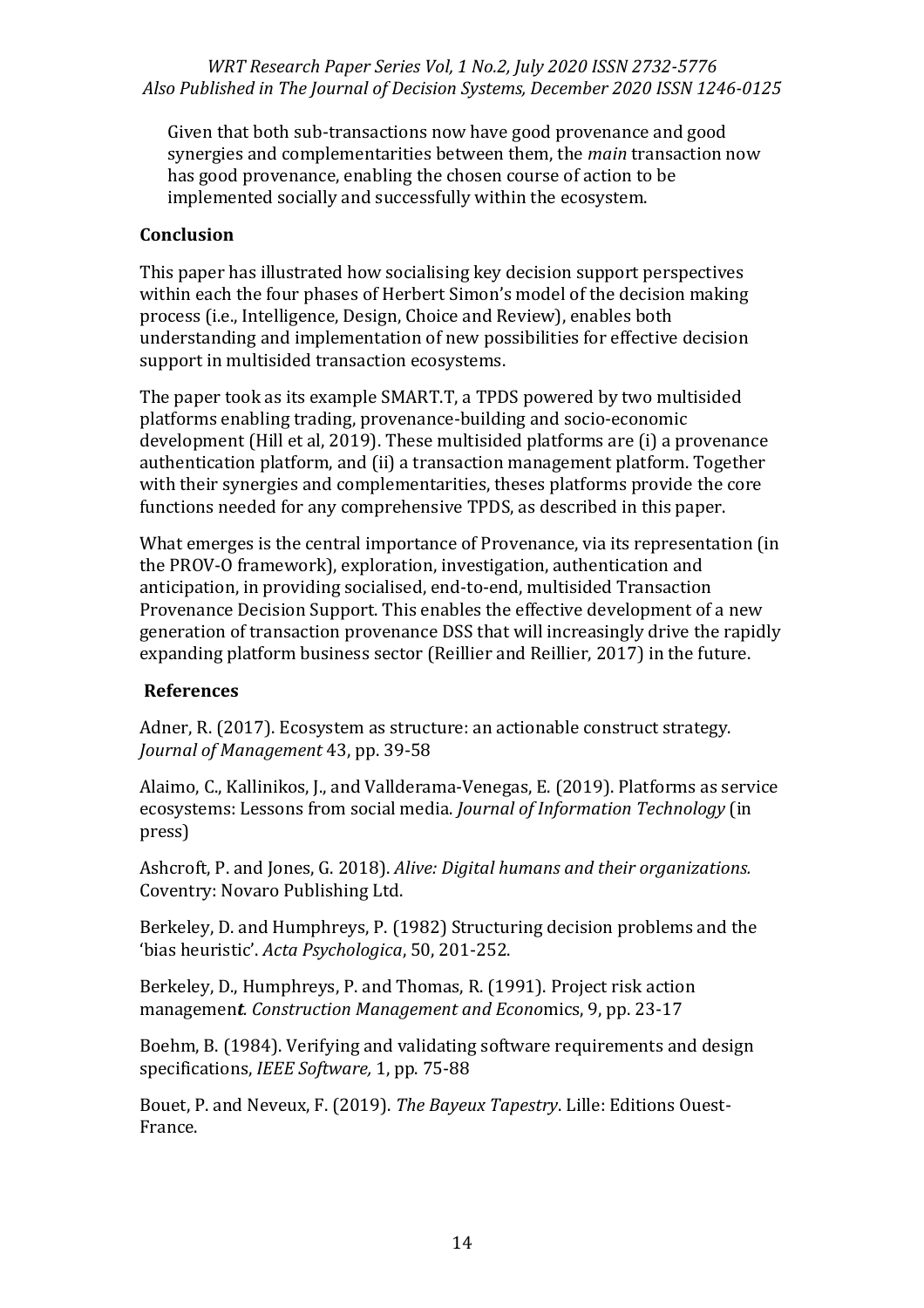Campitelli, G. and Gobet, F. (2010). Herbert Simon's Decision Making approach: Investigation of Cognitive process in experts. *Review of General Psychology*, 14 (4).

Carlsson, S. (2008). An attention-based view on DSS. In: F. Adam and P. Humphreys: *Encyclopedia of Decision Making and Decision Support Technologies.* Hershey, PA: IGI Global, pp. 38-45.

Casey, M. and Vigna, P. (2018). *The Truth Machine: The Blockchain and the Future of Everything (Unabridged edition*). New York: Harper Collins

Deleuze, G. and Guattari, F. (1988). *A Thousand Plateaus.* London: The Athlone Press

Evans, P, and Gawer, A (2016). *The Rise of the Platform Enterprise,* New York: Center for Global Enterprise

Garcia de la Cerda, O., Humphreys, P. and Saavedra, M. (2018). Enactive management: A nurturing technology enabling fresh decision making to cope with conflict situations. *Futures* 103 pp. 84-93.

Gigerenzer, G. (2002). The adaptive Toolbox. In: F. Gigerenzer and R. Selten (Eds.) *Bounded rationality: the adaptive toolbox*. MA: MIT press, pp.37-50

He, D., Habermeier, K., Leckow, R., Haksar, V., Almeida, Y. and Kashima, M. (2016). *Virtual Currencies and Beyond: Initial Considerations.* Wahington, D. C.: International Monetary Fund Staff Development Note 16/03.

Hill, S., Humphreys, P. and Leong, G. (2020) SMART.T: A Multisided Trading, Provenance-building and Economic Development Platform*.* (White Paper v.7.0). London, UK: *World Reserve Trust Research Paper Series* Vol 1, no. 2.

Humphreys, P. and Berkeley, D. (1995) Handling uncertainty: levels of analysis iof decision problems. In G. Wright (Ed). *Behavioural decision making*. London: Plenum Press

Humphreys, P. and Jones G . (2006). The evolution of group decision support systems to enable collaborative authoring of outcomes. *World Futures 62, (3)*

Humphreys, P. and McFadden, W. (1980). Experiences with MAUD: Aiding decision structuring versus bootstrapping the decision maker. *Acta Psychologica,* 45, pp. 51-69

Jacobides, M., Cennamo, C, and Gawer, A (2018). Towards a theory of ecosystems. *Strategic Management Journal,* 39, pp. 2255-2276

Jones, G and Lyden-Cowan, C. (2002). The bridge: Activating potent decision making in organizations. In: F. Adam, P. Brezillon, P. Humphreys and J-C Pomerol. (Eds). *Decision Making and Decision Support in the Internet Age*. Cork, Ireland: Oaktree Press.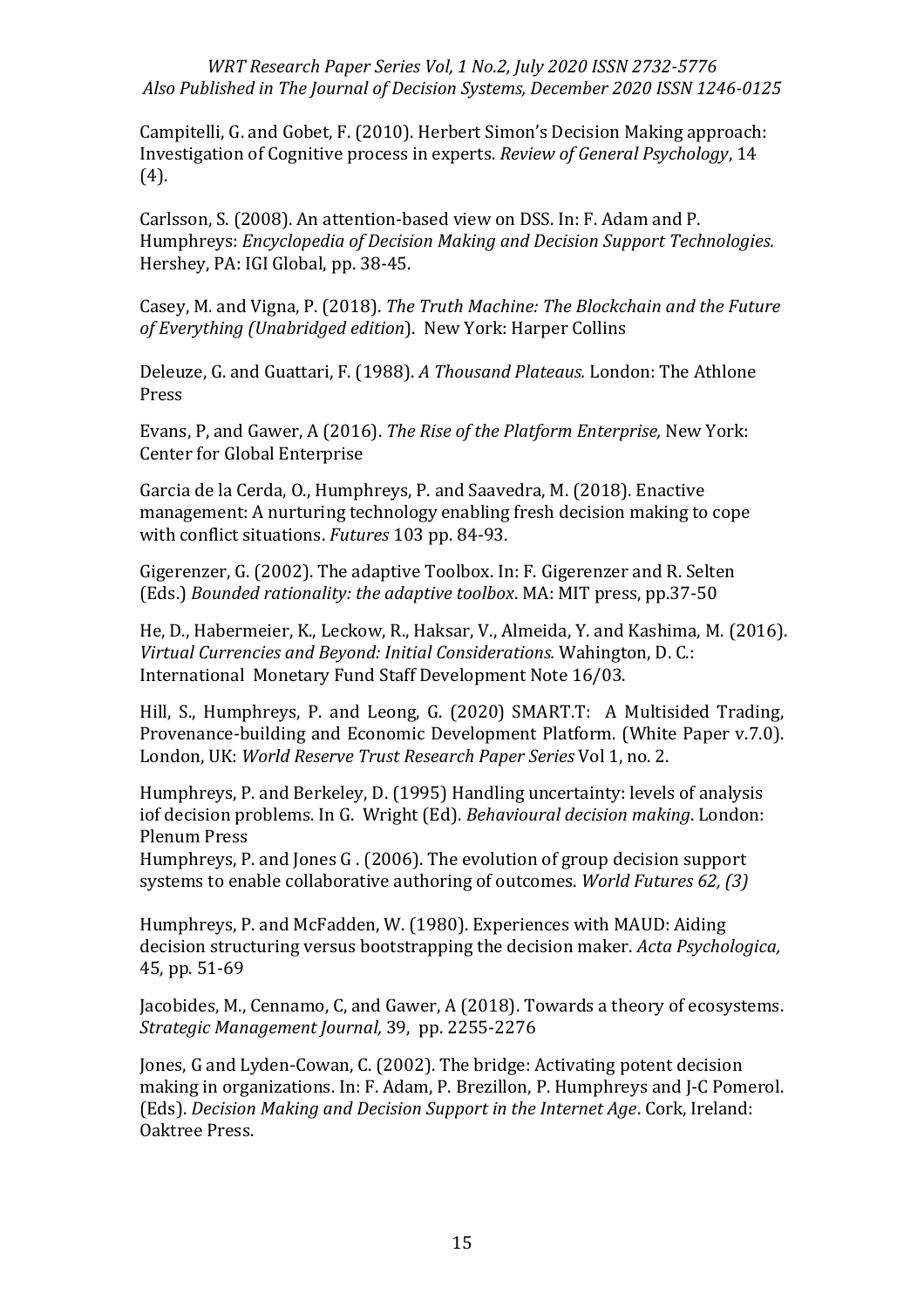Kahneman, D. and Tversky, A. (2000) *Choices, values and frames*. Cambridge University Press.

Larichev, O. (1984). Psychological validation of decision Methods. *Journal of Applied Systems Analysis*, 11, 37-46

Lessig, L. (2008) *Remix: Making art and commerce thrive in the hybrid economy.* London: Bloomsbury Academic.

Lyons, T. and Courcelas, L. (2019) *Building better supply chains with blockchain.* Brussels: European Union Blockchain Observatory and Forum thematic report

Madsen, C., Grevet, C., Grinter, R., Gilbert, E. and Edwards, W. (2014) Tensions in Scaling-up Community Social Media: A multi-neighborhood study of Nextdoor. Toronto, Canada: CHI Conference on Human Factors in Computing Systems

March, J. and Simon, H. (1993). *Organisations* (second edition). Oxford: Basil Blackwell.

Moreau, L. and Groth, P. (2013) *Provenance: An Introduction to PROV.* London: Morgan & Maypool Publishers

Parker, G., Van Alstyne, M. and Choudary, S. (2016) *Platform Revol*ution. New York: W.W. Norton and Company

Pomerol, J-C. and Adam, F (2003). Multi-level and multi-model DSSs. In: T. Bui H. Sroka, S. Stanek, and J Goluchowski (Eds.), *DSS in the Uncertainty of the Internet Age.* Katowice, Poland: Karol Adamiecki University of Economics Press, pp. 333- 346

Pomerol, J-C. and Adam, F. (2004) Practical decision making – From the Legacy of Herbert Simon to Decision Support systems. In: *Proceedings of The IFIP wg.8.3 International Conference on Decision Support Systems*, 2004, pp. 647-654

Pomerol, J-C. and Adam, F (2008). Understanding the Legacy of Herbert Simon to Decision Support Systems. In: F. Adam and P. Humphreys: *Encyclopedia of Decision Making and Decision Support Technologies.* Hershey, PA: IGI Global, pp. 930-938

Rauchs, M., Glidden, A., Gordon, B., Pieters, G., Recanatini, M., Rostand, F., Vagneur, K. and Zhang, B. (2018). *Distributed Ledger Technology Systems: A Conceptual Framework.* Cambridge: Cambridge Centre for Alternative Finance

Reillier, L. and Reillier, B. (2017) *Platform Strategy.* London, Routledge

Simon, H. (1979) *The New Science of Management Decision (3rd Ed.),* Englewood Cliffs, NJ: Prentice-Hall

Wang, J., Chacraborty, C. and Ouyang, H. (2008) The analytic hierarchy process: structuring, Measurement and synthesis. In: F. Adam and P. Humphreys: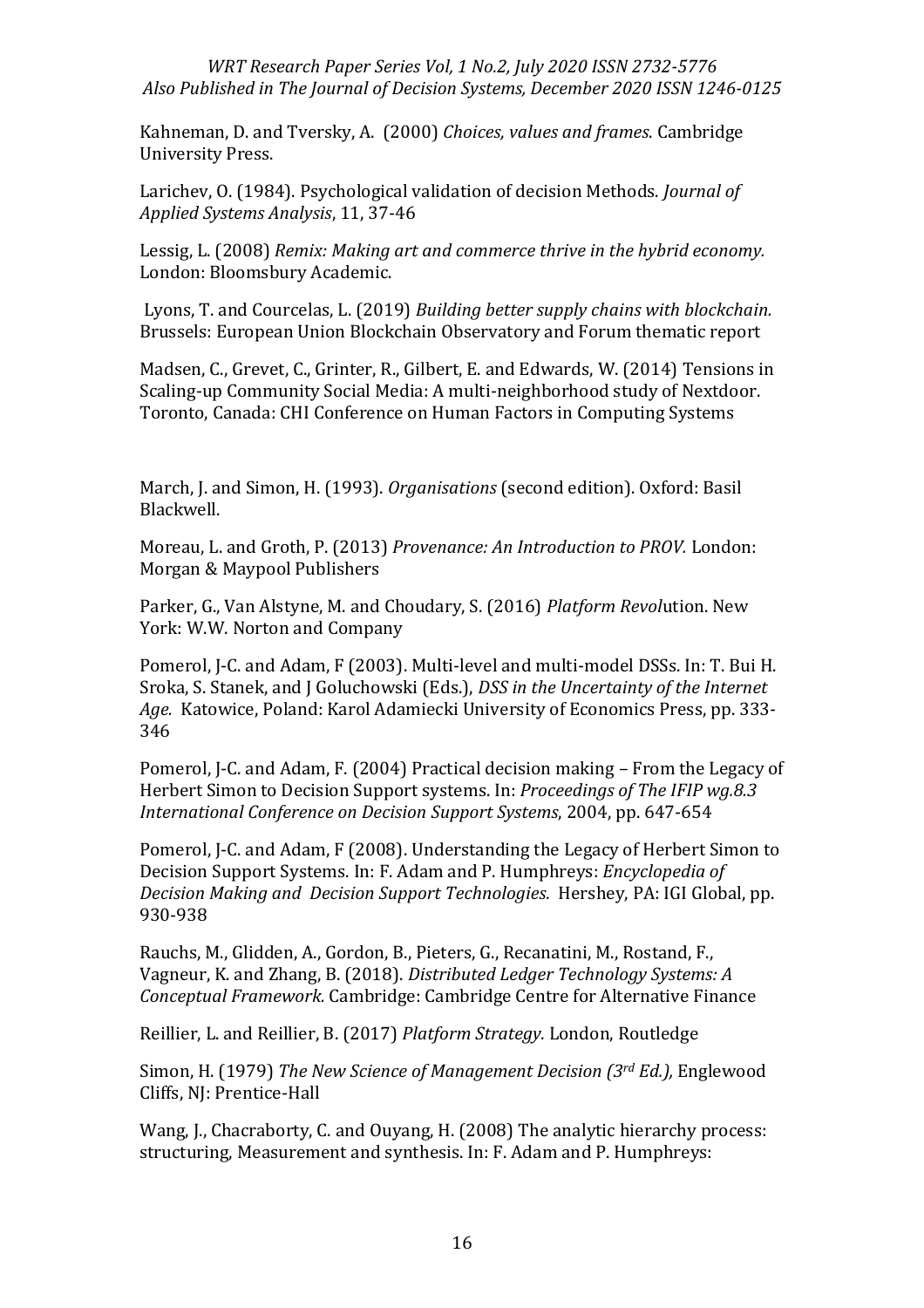*Encyclopedia of Decision Making and Decision Support Technologies.* Hershey, PA: IGI Global, pp. 29-37

Yang, Y., Cullomosse, J., Manohar, A,, Briggs, J. and Steane, J. (2018). *TAPESTRY: Visualizing Interwoven Identities for Trust Provenance*. Los Alamitos: IEEE Symposium on Visualization for Cyber Security

Yu, A., Garcia-Lorenzo, L., and Kourti, I. (2017) The role of intellectual capital reporting (ICR) in organizational transformation: a discursive practice perspective. *Critical Perspectives on Accounting*. 45, pp. 48-62

## **Author's Biography**



Patrick Humphreys, BSc, PhD, FRSA

Patrick Humphreys is Emeritus Professor of Social Psychology at the London School of Economics and Director of the London Multimedia Lab for Audiovisual Composition and Communication. He led the LSE RTD team on the EU FP7 CADIC project ("Cross-enterprise assessment and development of Intellectual Capital"(www.cadic-europe.org). Previously he directed the project "Creative Partnerships: Pathways to Value" for the Arts Council England and led the RTD team for the European Union framework 6 Project " InCaS: Intellectual Capital Statement, Europe".

He has expertise in innovative and creative decision-making, decision support and transaction provenance platforms powering ecosystems and enhancement of resources for health, culture, development, and networking. He was Director of the EU DG1 ALFA Network "CHICA" (Community Health Information, Communication and Action), linking research projects and training of researchers in UK, Spain, Greece, Brazil, Peru and Cuba. He has directed, for the British Council and the UK Department for International Development, Regional Academic Partnerships on Organizational Development with Novosibirsk State